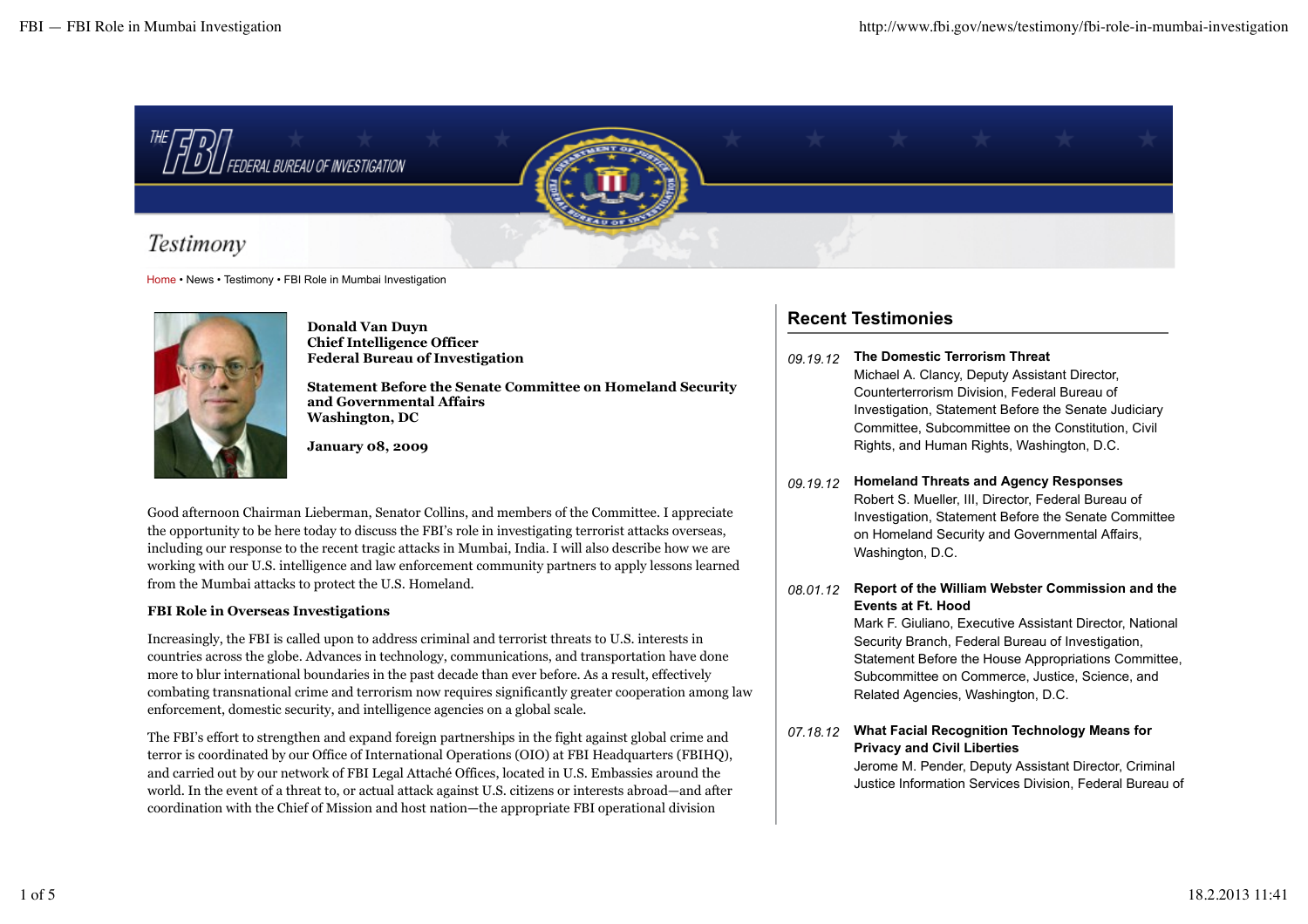deploys investigative personnel and equipment and runs our extraterritorial investigation. The Counterterrorism Division, for example, has the lead for the FBI's investigation of terrorist attacks on U.S. citizens and interests overseas, such as the Mumbai attacks of November 26, 2008, which resulted in the deaths of six American citizens.

The primary role of OIO and the Legal Attachés is to advance the FBI's national security and law enforcement missions by promoting close working relations with our foreign law enforcement and security service counterparts in every region of the world. In large measure, it is these relationships that directly result in foreign government cooperation and facilitation of FBI investigative activities abroad. These relationships pay additional dividends in the form of prompt and continuous exchanges of information, which greatly contribute to our proactive efforts at terrorism prevention.

In the aftermath of significant incidents abroad affecting American citizens or interests, the FBI, through our local or regional Legal Attaché, will extend an offer of investigative assistance to the senior leadership of the relevant host-country law enforcement or domestic security partner. Such offers of assistance typically result in varying levels of foreign government law enforcement cooperation, consistent with all host-country legal requirements and with full regard to the sovereign interests of the host government.

This basic formula describes the FBI's engagement in virtually all investigations abroad of significant extraterritorial incidents, including the Mumbai terror attacks. In this investigation, the strong relationship of our Legal Attaché in New Delhi with our Indian law enforcement and intelligence partners, as well as the quality of the investigative team led by the FBI's Counterterrorism Division, has resulted in exceptional and continuing cooperation.

# **FBI Role in Mumbai Investigation**

In response to the Mumbai attacks, the FBI obtained approval from the Government of India and the U.S. Embassy in New Delhi to deploy the Los Angeles Rapid Deployment Team (FBI LA) and several critical personnel from FBIHQ to Mumbai. The FBI team arrived in Mumbai on November 29, 2008. The FBI objective was to assist the Indian government with its investigation, determine who was responsible for the deaths of Americans in the attacks, uncover any possible U.S. nexus to the attacks and any other related threats to U.S. citizens or interests abroad, and share intelligence and other lessons learned with rest of the U.S. intelligence and law enforcement communities. The FBI Legal Attaché and Assistant Legal Attaché based in New Delhi also traveled to Mumbai to meet their Indian counterparts, offer any assistance needed, and support the incoming team. On December 17, 2008, several additional FBI personnel were deployed to Mumbai to assist in the local investigation.

In addition, FBIHQ and FBI LA established 24/7 command posts to support the FBI team in Mumbai. These command posts also helped to process information obtained from the investigation and related interviews, as well as process tactical and strategic analysis to define the overall intelligence picture.

In Mumbai, the Indian government gave the FBI unprecedented access to evidence and intelligence related to the attacks from the Mumbai Police and the Indian Intelligence Bureau. The FBI was

Committee, Subcommittee on Privacy, Technology, and the Law, Washington, D.C.

#### *06.28.12* **Economic Espionage: A Foreign Intelligence Threat to Americans Jobs and Ho …**

C. Frank Figliuzzi, Assistant Director, Counterintelligence Division, Federal Bureau of Investigation, Statement Before the House Committee on Homeland Security, Subcommittee on Counterterrorism and Intelligence, Washington, D.C.

#### *05.21.12* **A National Security Crisis: Foreign Language Capabilities in the Federal G …**

Tracey A. North, Deputy Assistant Director, Directorate of Intelligence, Federal Bureau of Investigation, Statement Before the Senate Homeland Security and Government Affairs Committee, Subcommittee on Oversight of Government Management, the Federal Workforce, and the District of Columbia, Headquarters, FBI

- *05.16.12* **Oversight of the Federal Bureau of Investigation** Robert S. Mueller, III, Director, Federal Bureau of Investigation, Statement Before the Senate Judiciary Committee, Washington, D.C.
- *05.09.12* **Oversight of the Federal Bureau of Investigation** Robert S. Mueller, III, Director, Federal Bureau of Investigation, Statement Before the House Judiciary Committee, Washington, D.C.
- *03.15.12* **FBI Budget Request for Fiscal Year 2013** Robert S. Mueller, III, Director, Federal Bureau of Investigation, Statement Before the Senate Appropriations Committee, Subcommittee on Commerce, Justice, Science, and Related Agencies, Washington, D.C.
- *03.07.12* **FBI Budget Request for Fiscal Year 2013** Robert S. Mueller, III, Director, Federal Bureau of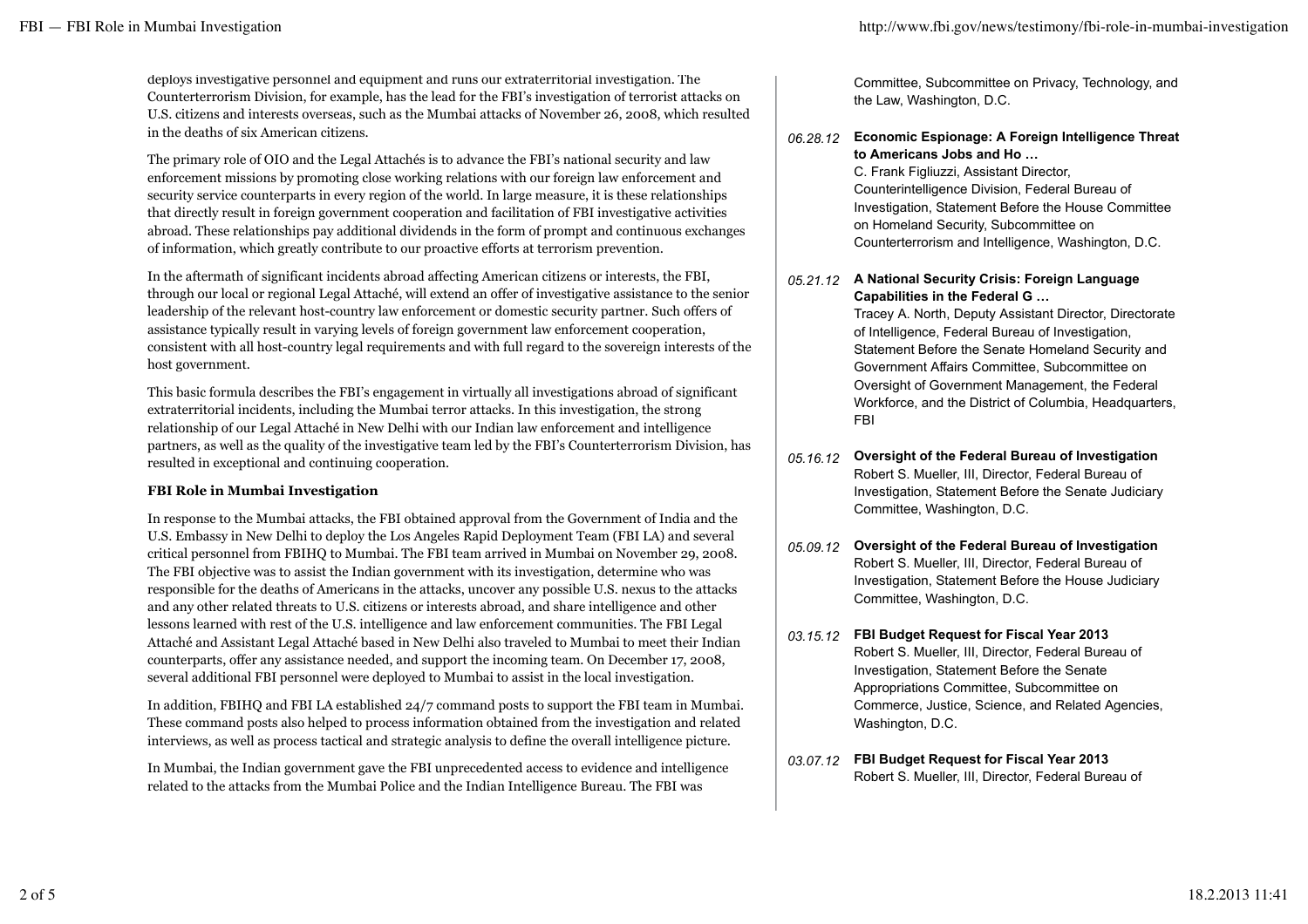provided access to most of the attack locations and technical evidence recovered from the scenes. The FBI was able to use advanced forensic and technical exploitation techniques to develop critical leads for both the Indian and U.S. investigations. The FBI also conducted more than 60 interviews of individuals in Mumbai, including witnesses with firsthand accounts of the attacks and security personnel who were involved in responding to the attacks.

## **Threats Posed by Suspected Sponsors of Mumbai Attackers**

The surviving Mumbai attacker has claimed that the Pakistan-based terrorist organization Lashkare-Tayyiba (LT) provided him training and direction for the attack. The FBI assesses that LT, which is well known to the U.S. Intelligence Community (USIC), remains a threat to U.S. interests in South Asia and, to a lesser extent, the U.S. Homeland. We have no current intelligence indicating that there is an organized LT presence in the United States or that LT senior leadership is seeking to attack the U.S. Homeland. LT does maintain facilitation, procurement, fundraising, and recruitment activities worldwide, including in the United States. For example, in the last few years, US courts convicted several followers of the "Virginia Jihad" Network of providing material support to terrorism relating to their training at an LT-sponsored training camp in Pakistan, with the intention of fighting against Coalition Forces in Afghanistan. In addition, the FBI is investigating a limited number of individuals across the United States who are linked in some way to LT—primarily through witting or unwitting fundraising for the group, as well as the recruitment of individuals from the United States to attend LT camps abroad.

### **Lessons Learned from Mumbai Attacks**

The principal lesson from the Mumbai attacks reinforces the notion that a small number of trained and determined attackers with relatively unsophisticated weapons can do a great deal of damage. Other terrorist groups, to include al-Qaida and its affiliates, will no doubt take note of the Mumbai attacks and attempt to emulate them. What this means for the FBI is that we must continue to maintain a high level of vigilance for all indications of developing terrorist activity. The planning for the Mumbai attacks probably unfolded over a fairly long period with careful surveillance of the target sites and transportation routes. The FBI must continue to work closely with its state, local, and tribal law enforcement partners, especially in our Joint Terrorism Task Forces to follow up on indications of suspicious activity that could potentially be related to terrorism. Similarly, we must carefully monitor travel to participate in terrorist activities or fighting overseas, such as that recently reported by ethnic Somalis traveling to fight in Somalia. As the experience of the United Kingdom indicates, individuals who receive terrorist training or experience overseas clearly represent a threat. In addition, we need to continue to heighten the public's awareness to the continued threat of terrorist attacks and the need to report suspicious incidents.

As an example of how we have already begun implementing these lessons learned, the FBI worked immediately after the attacks to identify any U.S. links to the planners and attackers. Whenever possible, all information was shared with the Indian government to aid in its investigation. The FBI disseminated more than 15 intelligence reports to the USIC based on information collected in Mumbai Appropriations Committee, Subcommittee on Commerce, Justice, Science, and Related Agencies, Washington, D.C.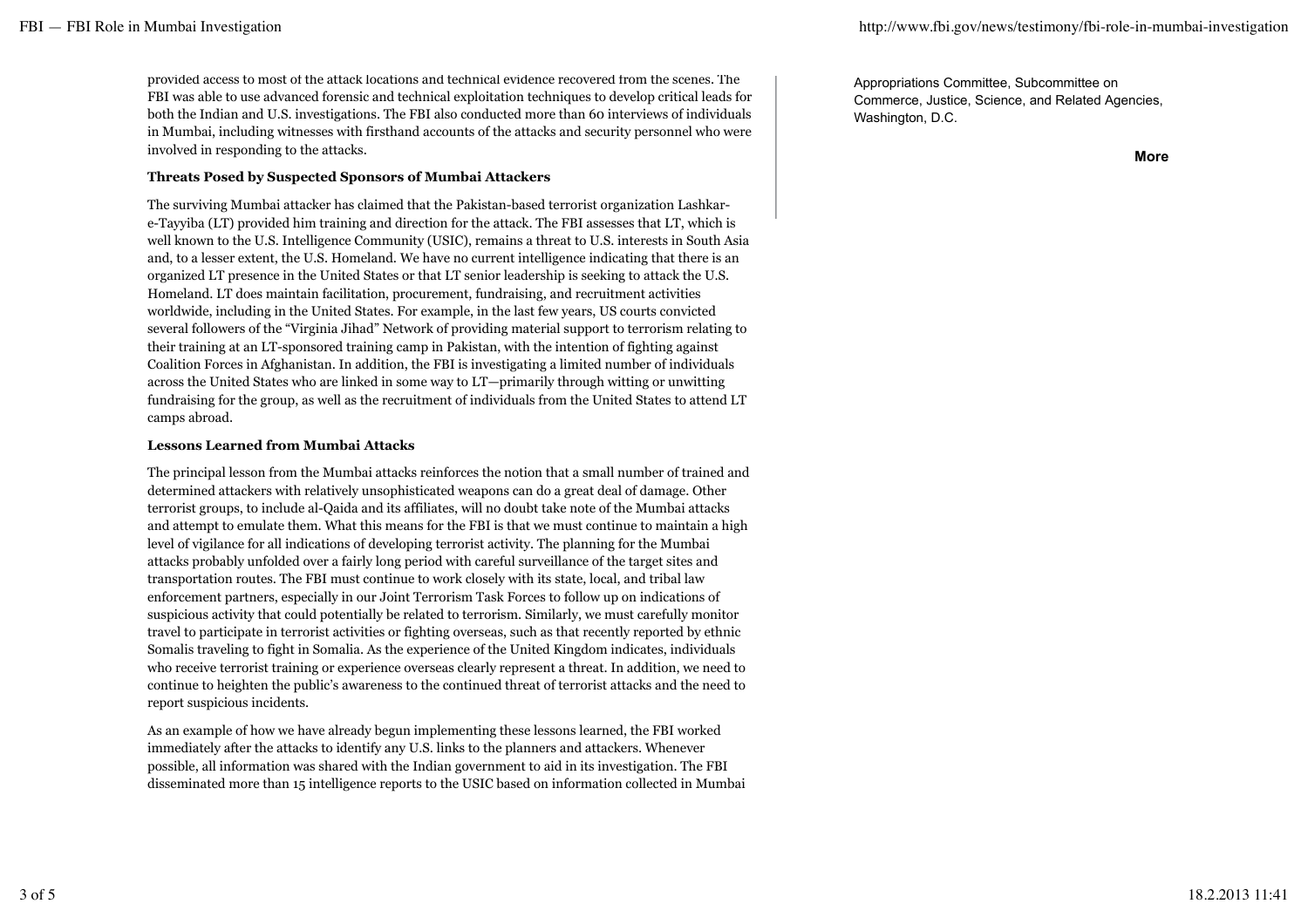from both interviews and physical evidence. These classified reports are available to cleared state, local and tribal law enforcement personnel in Joint Terrorism Task Forces and in State and Local Fusion Centers. In addition, the FBI and the Department of Homeland Security (DHS) jointly issued an unclassified alert about the attacks to state, local, and tribal officials on November 27, 2008. The FBI and DHS also issued an Intelligence Bulletin on December 3, 2008, to building owners and operators, as well as the U.S. law enforcement community, to alert them to preliminary findings regarding the techniques and tactics used by terrorists in the Mumbai attacks. The bulletin indicated that the FBI and DHS had no credible or specific information that terrorists were planning similar operations against similar buildings in the United States, but urged local authorities and building owners and operators to be aware of potential attack tactics .

Another lesson learned from the Mumbai attacks is that terrorist groups that appear to be primarily a threat to their surrounding localities can sometimes have broader aspirations. Although LT has historically focused its attacks against Indian forces in the Kashmir region, the Mumbai attacks reinforce the reality that LT has the capability to operate outside its home base. The group did so in 2001 with an attack on the Indian Parliament building in New Delhi and is suspected of having been involved in the 2006 Mumbai train bombings. These actions highlight the need to examine other groups that appear to be active only locally and determine whether they have the operational capability and strategic intention to undertake a more regional or global agenda.

A great deal of work by federal, state, and local governments has contributed to preventing another attack in the U.S. Homeland since 9/11, but the threat, while somewhat lessened as a result of the successes in the global war on terror, remains.

### **Conclusion**

Today, the FBI continues its investigation in Mumbai and has asked to interview other individuals in Indian custody who may be able to provide critical information on attack planning and group leadership. FBI counterterrorism agents and analysts are working to analyze all available information on the Mumbai attacks in order to determine who was responsible, assess lessons learned, determine if the United States may be vulnerable to a similar attack, and determine the threat posed by the group—or individuals tied to the group—to the United States. We are working closely with our USIC and law enforcement counterparts to analyze the vulnerability of the United States to such an attack, and will continue to disseminate information about lessons learned to our partners.

As the Committee is aware, a primary mission of the Department of Justice (DOJ) in support of the U.S. national security strategy is combating international terrorism and other forms of transnational crime (e.g., trafficking in persons, organized crime, public corruption, money laundering, narcotics, cyber crime, and intellectual property violations). To accomplish this mission, we must have effective partners and law enforcement institutions abroad to address international terrorism and illicit activities used to support terrorism. DOJ's international training and development programs make a significant contribution to developing the competence and integrity of local government, thus increasing the capacity of the host nation to provide its population with credible, effective, and